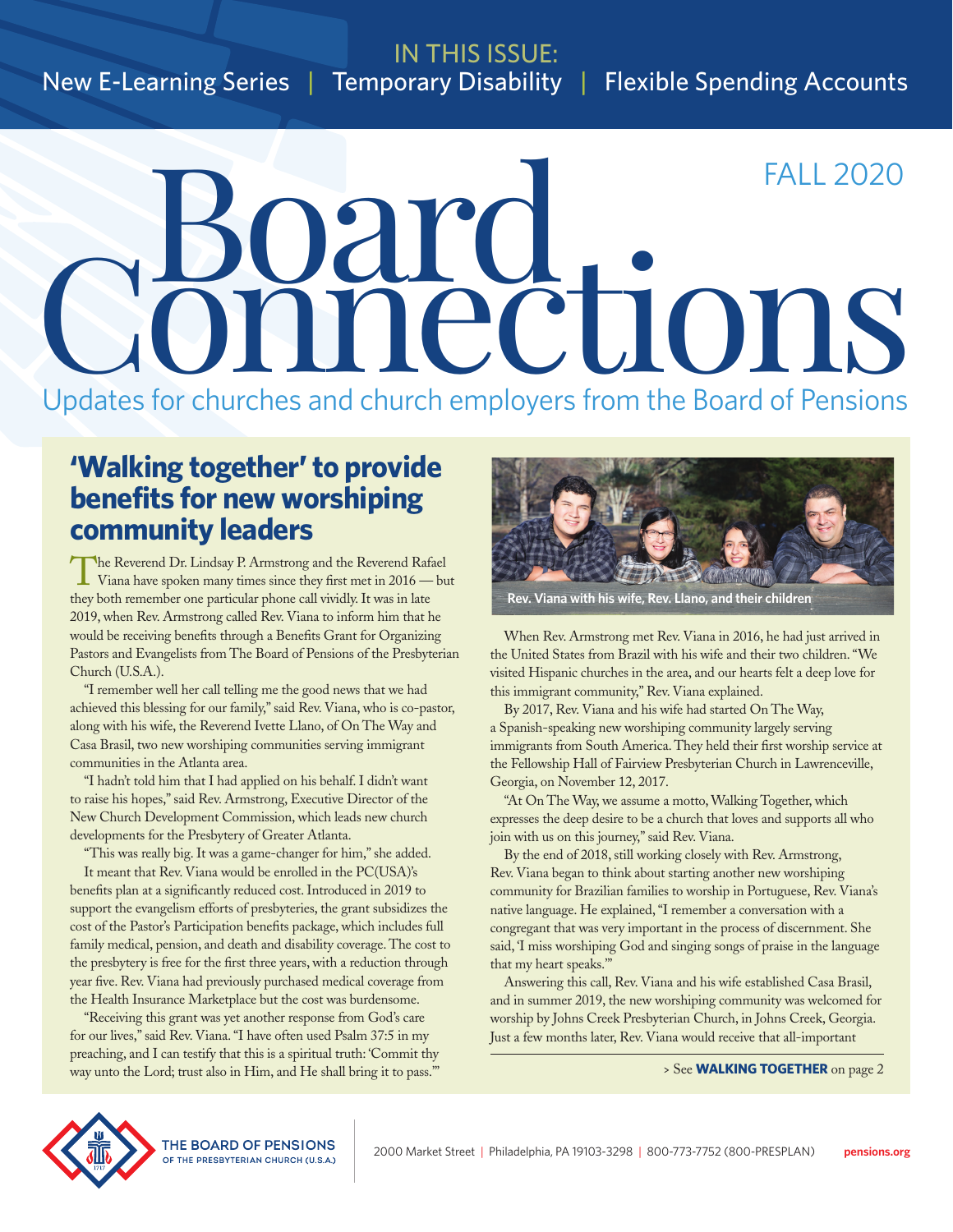

**GREETINGS SIBLINGS IN CHRIST,**

As I write this, we are still very much living together apart. Support for well-being is so important now, and the Board of Pensions is expanding, and enriching, the virtual experiences we offer.

In this Board Connections, there is information about two new e-learning opportunities focused on wholeness. They're available to Benefits Plan members through Benefits Connect. As an employer, you also might find it helpful to look at the short Q&A on coronavirus and employee benefits included here.

Because this newsletter is intended to ensure that benefits updates reach congregations and presbyteries — and the deadline to submit your Employer Agreement is October 9 — we remind you here about new benefits for 2021. Minister's Choice provides important financial protection for ministers and widens access to education and assistance programs. The Temporary Disability Plan is included in both the Pastor's Participation and Minister's Choice benefits packages and available to any eligible employee.

Finally, we share a wonderful story that comes out of our Benefits Grants for Organizing Pastors and Evangelists. A grant made to a presbytery has made it possible for the pastor of two new worshiping communities in the Atlanta area to be enrolled in Pastor's Participation and receive benefits through the Board. It is a "blessing for our family," he says. Please spare a moment for it.

As always, if you have questions please call us at **800-773-7752 (800-PRESPLAN)**. Our service representatives are available to speak with you Monday through Friday, 8:30 a.m. to 7 p.m. ET.

> —*The Rev. Dr. John G. McFayden Executive Vice President & Chief of Church Engagement*

### > **WALKING TOGETHER** from page 1

phone call from Rev. Armstrong about receiving benefits.

"Knowing that my family is assisted, that we can receive medical care and that we can plan for retirement in the future, has taken a heavy load off my shoulders," he said. "This freedom of mind allows me to focus my thoughts and actions on our communities. I have no doubt that this was a great blessing for my life, for my family, and for On The Way and Casa Brasil. …

"I am a foreigner in a strange land and the Presbyterian Church (U.S.A.) has made me feel like part of a large family," he continued. "I have received much from the Lord, and gratitude is a constant in my heart. I cannot help but thank God for the life of the New Church Development Commission, the Presbytery of Greater Atlanta, the Board of Pensions, and the PC(USA). We keep walking together."

For more information, see **pensions.org/benefits-grants-evangelists**.

# **Help with navigating benefits decisions**

C essions, session committees, and other church leaders making benefits decisions may **Call on their Board of Pensions Church Consultant for guidance about options. These** consultants offer personalized assistance to churches, as well as mid councils, across the country. To find the consultant for your region, see **pensions.org/church-consultants**.

# **Do you know about the new benefits package for ministers?**

inister's Choice provides important financial protection during active service and into retirement at only 10 percent of effective salary. Plus, it expands access to assistance and education programs, such as CREDO and Board University. Benefits include the Defined Benefit Pension Plan, the Death and Disability Plan, the Temporary Disability Plan (a new benefit for 2021), and the Employee Assistance Plan. Learn more at **pensions.org/2021benefits**.

# **E-newsletter sign-up**

Subscribe to our Board Connections and Employer News email newsletters to receive the latest information about benefits and programs. Sign up today at **pcusa.pensions.org/subscribe**.

# **New e-learning supports wholeness in virtual spaces**

To respond to physical distancing guidelines<br>while upholding our commitment to providing opportunities that support wholeness, the Board of Pensions has created new e-learning offerings and reimagined in-person conferences and seminars as virtual experiences.

The Leaving Well: Navigating Transitions in Ministry and Work series, for members who are discerning a vocational transition at any stage of their career, explores topics such as laying the foundation for understanding change and transition, engaging the discernment process, leaving well, and beginning anew.

The THRIVE E-Learning series redesigns our in-person THRIVE retirement planning seminar as an online experience. For members within 10 years of retirement and their spouses or surviving spouses, THRIVE — short for Thinking Retirement: Identity, Vocation, and Economics — addresses retirement preparation holistically.

These new e-learning series are available on Benefits Connect (**benefitsconnect.pensions. org**), through Board University's e-learning content library, to active and retired members of the Benefits Plan of the Presbyterian Church (U.S.A.); their spouses and surviving spouses; and seminarians — all at no cost.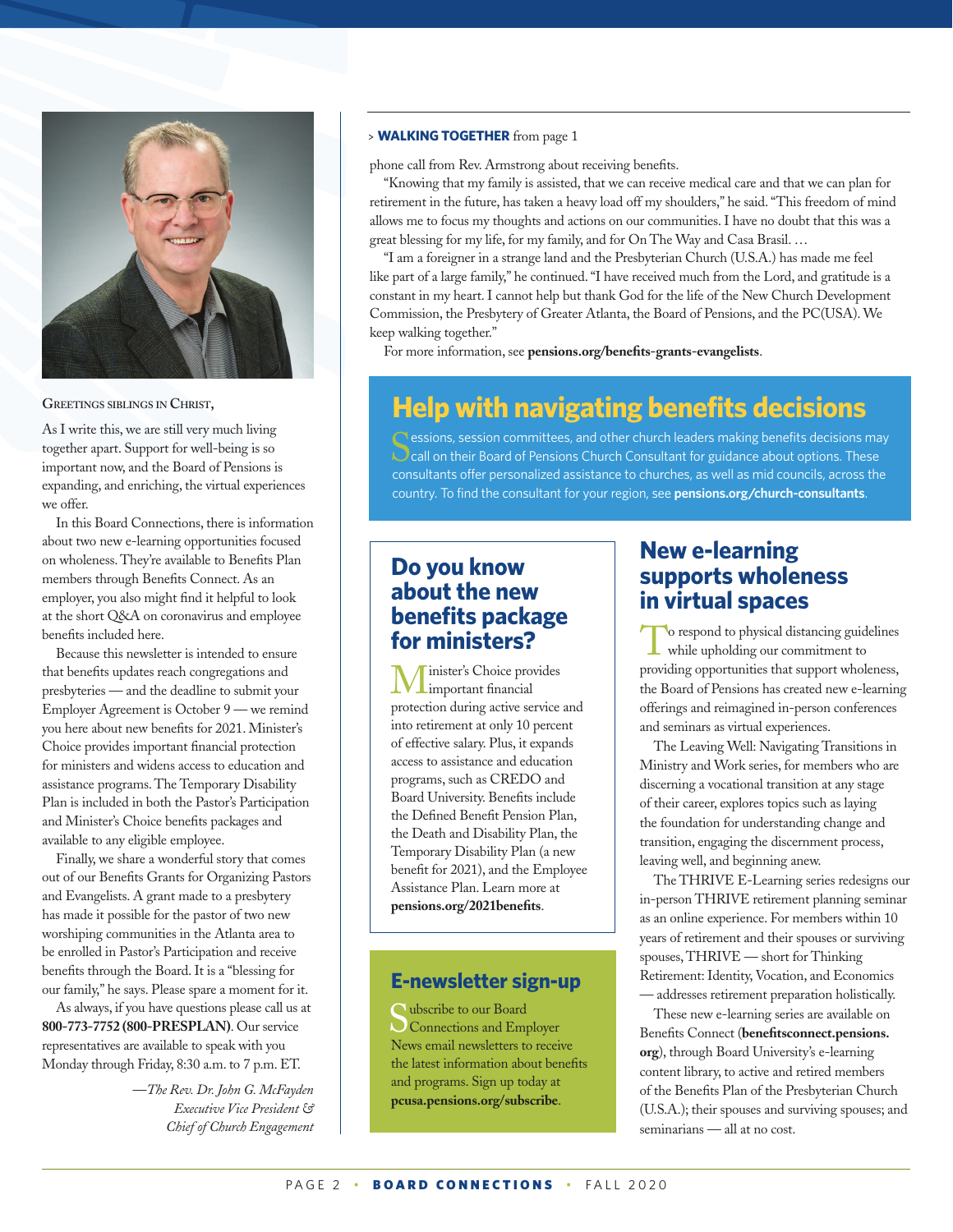# **New disability plans available for 2021**

Now that 2021 Employer Agreements are available on Benefits Connect, employers may select the Temporary Disability Plan, a new benefit available for employees working at least 20 hours weekly.

The Temporary Disability Plan provides short-term partial income replacement benefits for members who are sick or injured and unable to work. It fills a gap that sometimes occurs during the 90-day waiting period for disability benefits under the Death and Disability Plan.

Temporary disability benefits are generally available for up to 90 days from the date of disability. Benefits begin after a member has been disabled and unable to work for 14 consecutive days. The benefit generally equals up to 60 percent of effective salary, up to \$285,000. Evidence of insurability is not required and there is no pre-existing condition exclusion. Members

will receive disability payments directly from Lincoln Financial Group, the Board's business partner in administering the plan.

This new plan also will be included automatically in the Pastor's Participation and the new Minister's Choice benefits packages, beginning January 1, 2021. It may also be offered to employees who are not enrolled in Pastor's Participation or Minister's Choice and work at least 20 hours a week.

Additionally, offering the Temporary Disability Plan along with another new benefit for 2021, the Long-Term Disability Plan, can provide employees with comprehensive financial protection should they become unable to work due to a disability. The Long-Term Disability Plan is available to eligible employees not enrolled in the Death and Disability Plan, Pastor's Participation, or Minister's Choice.

# **Five questions about coronavirus and employee benefits**

| Does the Medical Plan cover<br>testing or treatment for<br><b>COVID-19?</b>                                            | Yes, all three Medical Plan options (PPO, EPO, and HDHP) pay 100 percent of the cost for coronavirus testing<br>(members pay no deductible, copay, or copayment). In addition, under the PPO and EPO, deductibles and<br>copayments will be waived for inpatient treatment of COVID-19 at network hospitals.                                                                                                                                                                          |
|------------------------------------------------------------------------------------------------------------------------|---------------------------------------------------------------------------------------------------------------------------------------------------------------------------------------------------------------------------------------------------------------------------------------------------------------------------------------------------------------------------------------------------------------------------------------------------------------------------------------|
| An employee is struggling<br>and needs someone to talk<br>to. How can they get help?                                   | Eligible employees and anyone in their household can contact the Employee Assistance Program (EAP),<br>administered by Cigna, 24/7 at 866-640-2772. The EAP provides up to 10 free private counseling sessions<br>when employees begin to use EAP by September 30, 2020. (After September 30, employees will receive six<br>free sessions.) Employees who are not eligible for the EAP and retired members can call Cigna's free 24-hour<br>Behavioral Resource Line at 866-912-1687. |
| <b>Has the CARES Act affected</b><br>benefits through the Board of<br><b>Pensions?</b>                                 | The Coronavirus Aid, Relief, and Economic Security (CARES) Act contains several provisions that affect<br>healthcare and retirement benefits. For a healthcare flexible spending account (FSA) or a health savings account<br>(HSA), it removes the requirement that over-the-counter drugs must be prescribed by a physician to be eligible<br>for reimbursement.                                                                                                                    |
| If an employee's hours are<br><b>T</b> reduced because of this<br>crisis, will they still be<br>eligible for benefits? | The Board of Pensions has suspended the required 20-hour rule for continued benefits eligibility to maintain<br>current benefits. If you reduce an employee's hours to fewer than 20, the employee can maintain benefits,<br>provided the dues remain paid. If you furlough an employee with benefits coverage, you can reduce hours to zero<br>and still maintain the employee's active status for benefits purposes, provided the dues are paid on the position.                    |
| How can I make sure I have<br>the latest updates about<br>benefits and coronavirus?                                    | Visit our coronavirus information page for updates and information about COVID-19 and the Benefits Plan at<br>pensions.org/coronavirus.                                                                                                                                                                                                                                                                                                                                               |

# **How flexible spending accounts help you save**

Did you know that flexible spending accounts can be added to the benefits lineup for only \$3.90 per employee per month? And employers may save, too?

These tax-advantaged accounts help employees save money on eligible expenses, such as inhome child care or copays for doctor's visits. Because FSAs are funded through pretax payroll deductions, employers who offer these accounts do not pay FICA taxes on contributions from employees who are not ministers.

The Board of Pensions offers two types of flexible spending accounts through a partnership with Further — a national leader in spending account administration — that may be offered to ministers and employees.

**Healthcare flexible spending accounts** (healthcare FSAs) allow participants to pay for eligible medical, dental, and vision expenses, such as deductibles, copayments, and copay amounts for doctor's office visits and prescription drugs — all with pretax dollars. You may offer it to employees eligible to enroll in the PPO or EPO option of the Medical Plan, or another eligible medical plan you offer.

**Dependent care flexible spending accounts** (dependent care FSAs) can be used to pay for eligible expenses for children under age 13 and certain older family members. Eligible expenses include in-home child care, licensed day care facilities, before- and after-school programs, and adult day care. You may offer it to any employee because there is no minimum hourly work requirement for participation.

Employers may select these benefits on their 2021 Employer Agreement, which is open through October 9, 2020.

## **What are the costs?**

- **Employers pay \$3.90 per employee per month, whether the employee has one type of FSA or both.**
- **There are no setup or other annual fees for these accounts.**